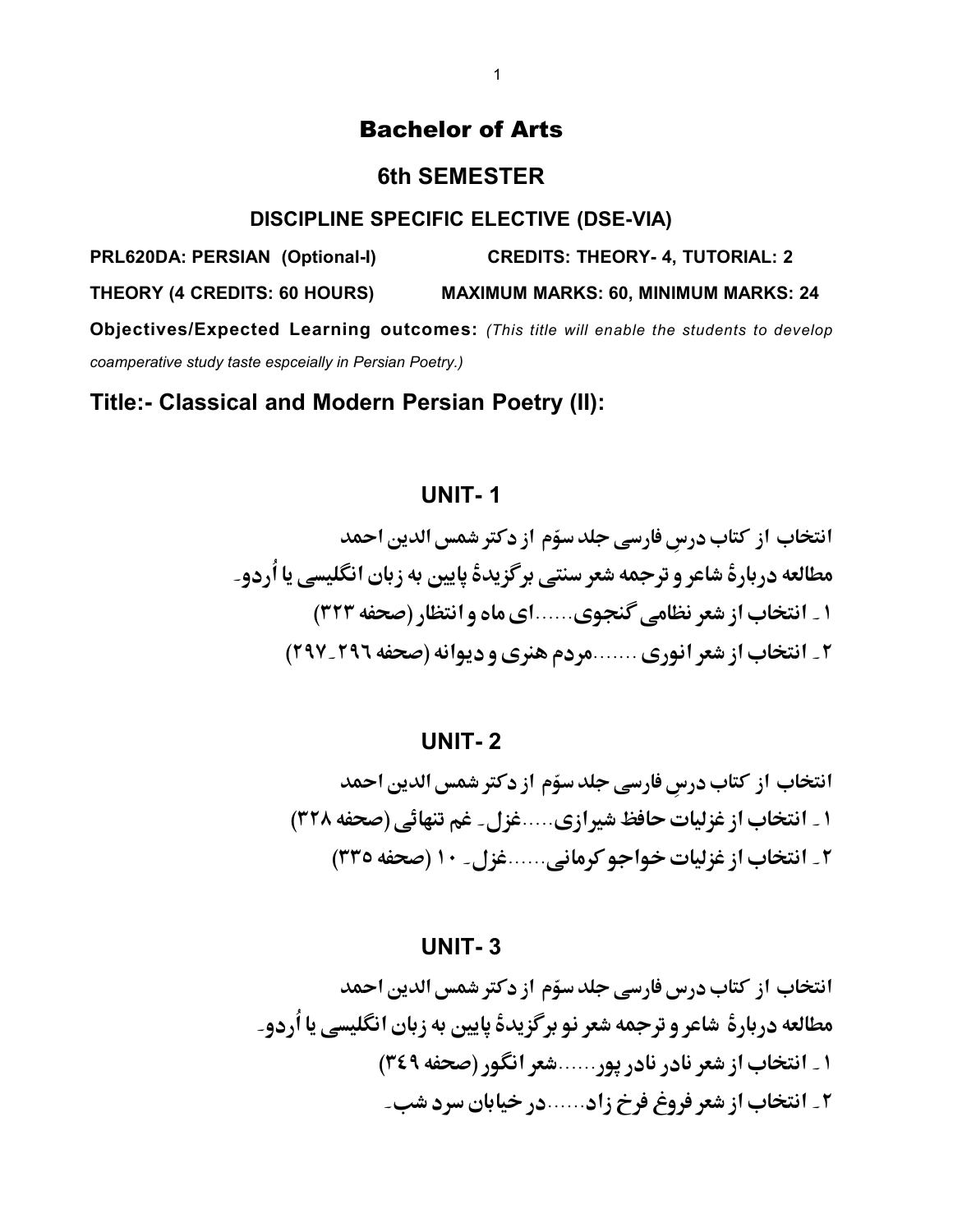## **UNIT- 4**

۱ ۔ معرفی با امثال فارسی اصناف سخن زیر: قصیدہ۔ مثنوی۔ غزل۔ رباعی۔ دوبیتی۔ ترجیع بند۔ ترکیب بند۔ قطعه۔

**TUTORIALS (2 CREDITS: 30 HOURS) MAXIMUM MARKS: 30, MINIMUM MARKS: 12**

معرفی مختصری دربارهٔ شاعران زیر:۔ ۱ ۔ نظامی گنجوی۔ انوری۔ حافظ شیرازی۔ خواجو کرمانی

> معرفي مختصري دربارة شاعران زير:۔ ۱ \_ نادر نادر پور ِ فروغ فرخ زاد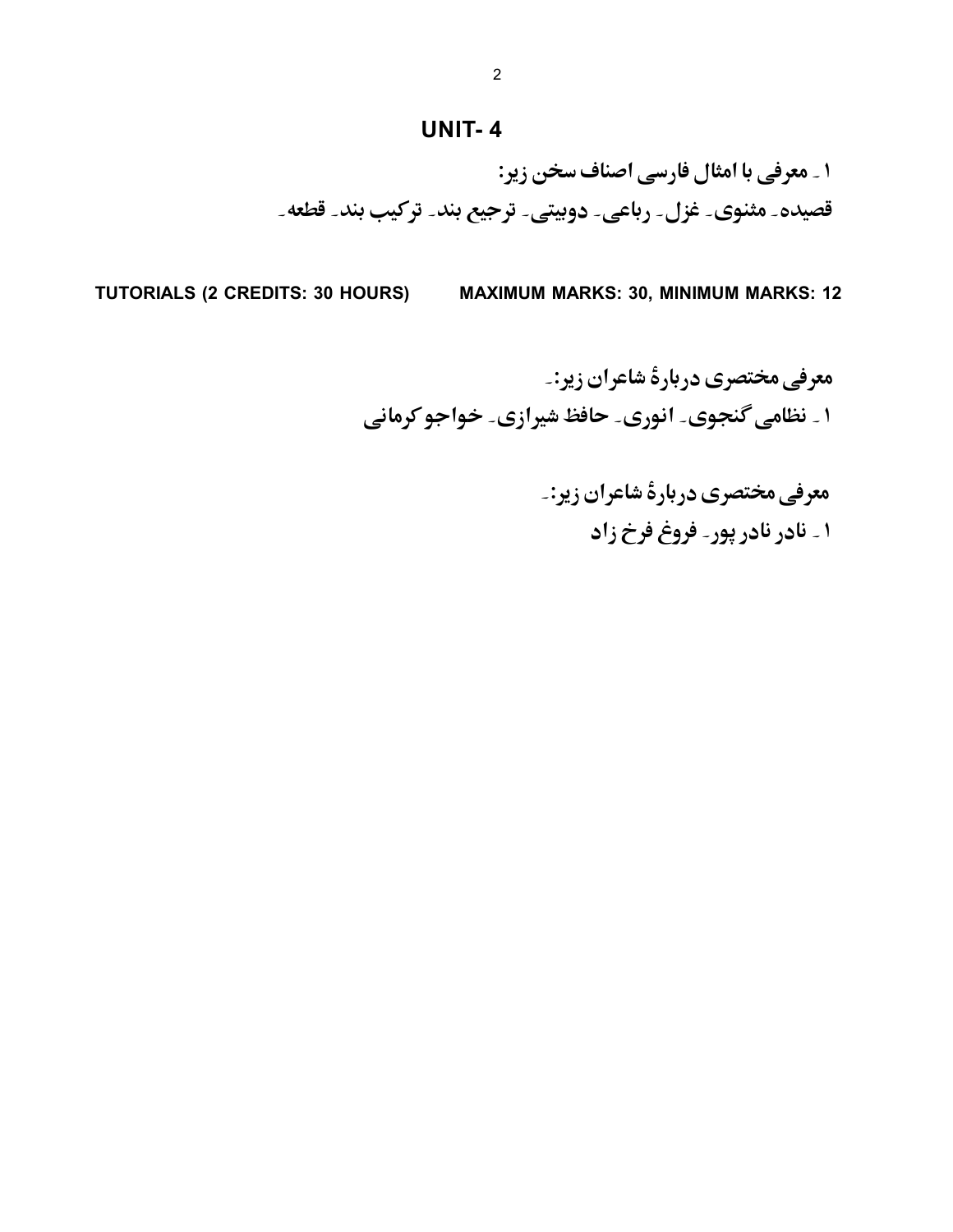## Bachelor of Arts

### **6th SEMESTER**

#### **DISCIPLINE SPECIFIC ELECTIVE (DSE-VIB)**

**PRL620DB: PERSIAN (Optional-II) CREDITS: THEORY- 4, TUTORIAL: 2**

**THEORY (4 CREDITS: 60 HOURS) MAXIMUM MARKS: 60, MINIMUM MARKS: 24** 

**Objectives/Expected Learning outcomes:** *(This title will enable the students to develope coamperative study taste espceially in Persian Poetry.)* 

**Title:- Classical and Modern Persian Prose (III):**

# **UNIT- 1**

انتخاب از کتاب درس فارسیِ جلد سوّم از دکتر شمس الدین احمد كشف امريكا (صحفه ٢٢\_٢٩) كشف امريكا (صحفه ٤٩\_٤٩)

## **UNIT- 2**

انتخاب از کتاب درسِ فارسی جلد سوّم از دکتر شمس الدین احمد ابن دریا از آن در ........ (صحفه ۱۸۹\_۱۹۹) اين ونو.... (صحفه ٩٤-١٠٢)

#### **UNIT- 3**

انتخاب از کتاب درسِ فارسی جلد سوّم از دکتر شمس الدین احمد انتخاب از سير الـمـلـوك (سيـاسـت نـامـه فـصـل سـوّم و چهارم)..... (صحفه ٢٣٢ ـ ٢٣٣) (صحفه  $(TET_TSE)$ انتخاب از مکتـوبات حـضرت اميـر کبيـر ميـر سيّـد عـلي همدانيّ (مکتوب اوّل و دوّم) (صحفـه  $(107 - 104)$